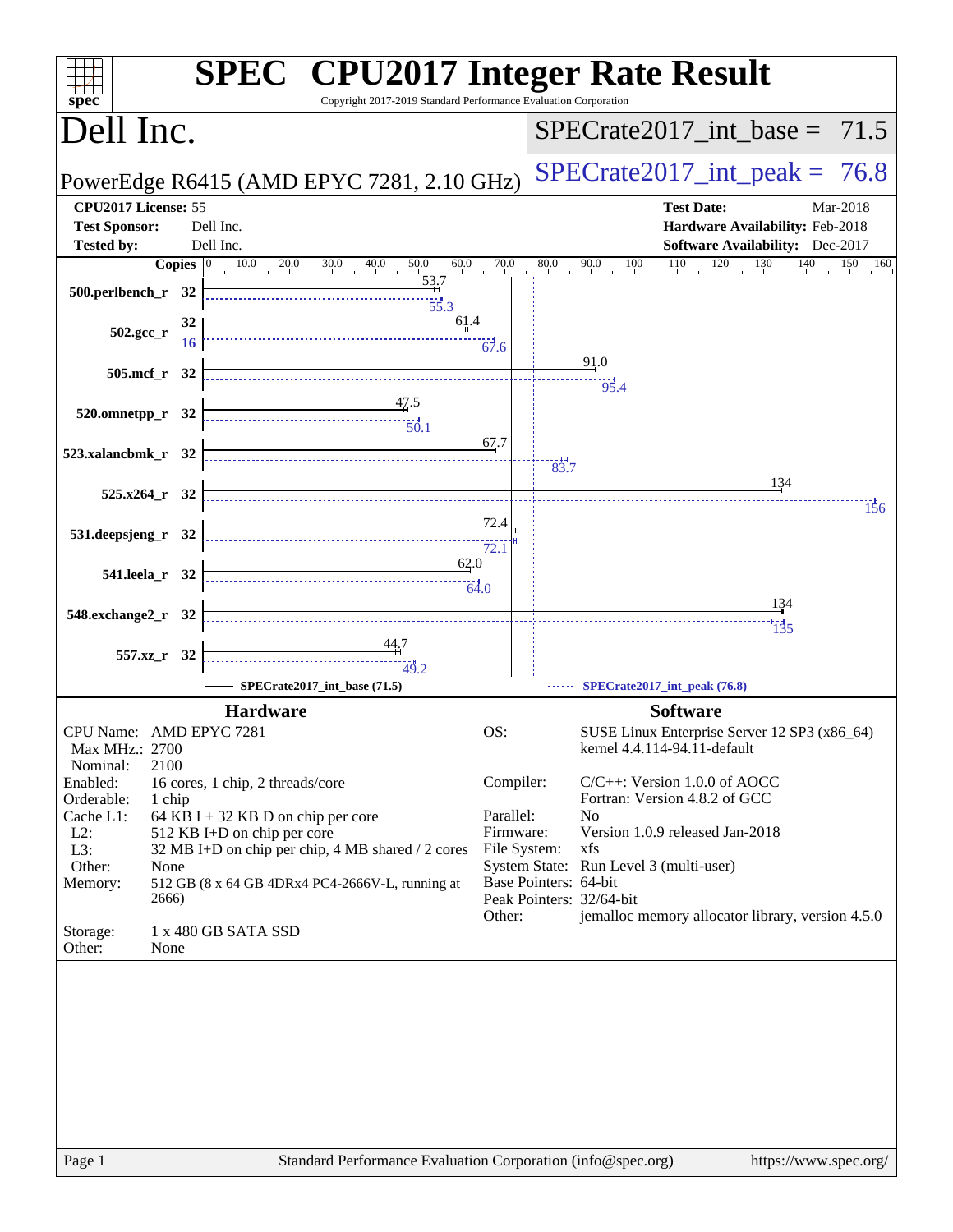Copyright 2017-2019 Standard Performance Evaluation Corporation

# Dell Inc.

**[spec](http://www.spec.org/)**

### [SPECrate2017\\_int\\_base =](http://www.spec.org/auto/cpu2017/Docs/result-fields.html#SPECrate2017intbase) 71.5

PowerEdge R6415 (AMD EPYC 7281, 2.10 GHz)  $\left|$  [SPECrate2017\\_int\\_peak =](http://www.spec.org/auto/cpu2017/Docs/result-fields.html#SPECrate2017intpeak) 76.8

**[Test Sponsor:](http://www.spec.org/auto/cpu2017/Docs/result-fields.html#TestSponsor)** Dell Inc. **[Hardware Availability:](http://www.spec.org/auto/cpu2017/Docs/result-fields.html#HardwareAvailability)** Feb-2018 **[Tested by:](http://www.spec.org/auto/cpu2017/Docs/result-fields.html#Testedby)** Dell Inc. **[Software Availability:](http://www.spec.org/auto/cpu2017/Docs/result-fields.html#SoftwareAvailability)** Dec-2017

**[CPU2017 License:](http://www.spec.org/auto/cpu2017/Docs/result-fields.html#CPU2017License)** 55 **[Test Date:](http://www.spec.org/auto/cpu2017/Docs/result-fields.html#TestDate)** Mar-2018

**[Results Table](http://www.spec.org/auto/cpu2017/Docs/result-fields.html#ResultsTable)**

|                                   | <b>Base</b>   |                |             | <b>Peak</b>    |       |                |       |               |                |              |                |              |                |              |
|-----------------------------------|---------------|----------------|-------------|----------------|-------|----------------|-------|---------------|----------------|--------------|----------------|--------------|----------------|--------------|
| <b>Benchmark</b>                  | <b>Copies</b> | <b>Seconds</b> | Ratio       | <b>Seconds</b> | Ratio | <b>Seconds</b> | Ratio | <b>Copies</b> | <b>Seconds</b> | <b>Ratio</b> | <b>Seconds</b> | <b>Ratio</b> | <b>Seconds</b> | <b>Ratio</b> |
| $500$ .perlbench r                | 32            | 931            | 54.7        | 950            | 53.6  | 949            | 53.7  | 32            | 922            | 55.3         | 919            | 55.5         | 925            | 55.1         |
| $502.\text{gcc}_r$                | 32            | 737            | 61.5        | 738            | 61.4  | 745            | 60.8  | 16            | 335            | 67.6         | 335            | 67.5         | 335            | 67.6         |
| $505$ .mcf r                      | 32            | 568            | <b>91.0</b> | 567            | 91.1  | 569            | 90.9  | 32            | 542            | 95.4         | 541            | 95.6         | 543            | 95.3         |
| 520.omnetpp_r                     | 32            | 904            | 46.4        | 883            | 47.6  | 883            | 47.5  | 32            | 838            | 50.1         | 841            | 49.9         | 838            | 50.1         |
| 523.xalancbmk r                   | 32            | 498            | 67.8        | 499            | 67.7  | 500            | 67.6  | 32            | 404            | 83.7         | 400            | 84.5         | 406            | 83.2         |
| 525.x264 r                        | 32            | 418            | 134         | 418            | 134   | 419            | 134   | 32            | 359            | 156          | 360            | 156          | 359            | 156          |
| 531.deepsjeng_r                   | 32            | 507            | 72.4        | 510            | 71.9  | 506            | 72.5  | 32            | 504            | 72.7         | 508            | 72.1         | 517            | 70.9         |
| 541.leela r                       | 32            | 855            | 61.9        | 855            | 62.0  | 855            | 62.0  | 32            | 828            | 64.0         | 829            | 63.9         | 826            | 64.1         |
| 548.exchange2_r                   | 32            | 624            | 134         | 623            | 134   | 624            | 134   | 32            | 623            | 135          | 636            | 132          | 622            | 135          |
| $557.xz$ r                        | 32            | 773            | 44.7        | 755            | 45.8  | 774            | 44.6  | 32            | 702            | 49.2         | 708            | 48.8         | 703            | 49.2         |
| $SPECrate2017$ int base =<br>71.5 |               |                |             |                |       |                |       |               |                |              |                |              |                |              |

**[SPECrate2017\\_int\\_peak =](http://www.spec.org/auto/cpu2017/Docs/result-fields.html#SPECrate2017intpeak) 76.8**

Results appear in the [order in which they were run.](http://www.spec.org/auto/cpu2017/Docs/result-fields.html#RunOrder) Bold underlined text [indicates a median measurement.](http://www.spec.org/auto/cpu2017/Docs/result-fields.html#Median)

#### **[Submit Notes](http://www.spec.org/auto/cpu2017/Docs/result-fields.html#SubmitNotes)**

The config file option 'submit' was used. 'numactl' was used to bind copies to the cores. See the configuration file for details.

### **[Operating System Notes](http://www.spec.org/auto/cpu2017/Docs/result-fields.html#OperatingSystemNotes)**

'ulimit -s unlimited' was used to set environment stack size 'ulimit -l 2097152' was used to set environment locked pages in memory limit

runspec command invoked through numactl i.e.: numactl --interleave=all runspec <etc>

Set dirty\_ratio=8 to limit dirty cache to 8% of memory Set swappiness=1 to swap only if necessary Set zone\_reclaim\_mode=1 to free local node memory and avoid remote memory sync then drop\_caches=3 to reset caches before invoking runcpu

dirty\_ratio, swappiness, zone\_reclaim\_mode and drop\_caches were all set using privileged echo (e.g. echo 1 > /proc/sys/vm/swappiness).

Transparent huge pages were enabled for this run (OS default)

Huge pages were not configured for this run.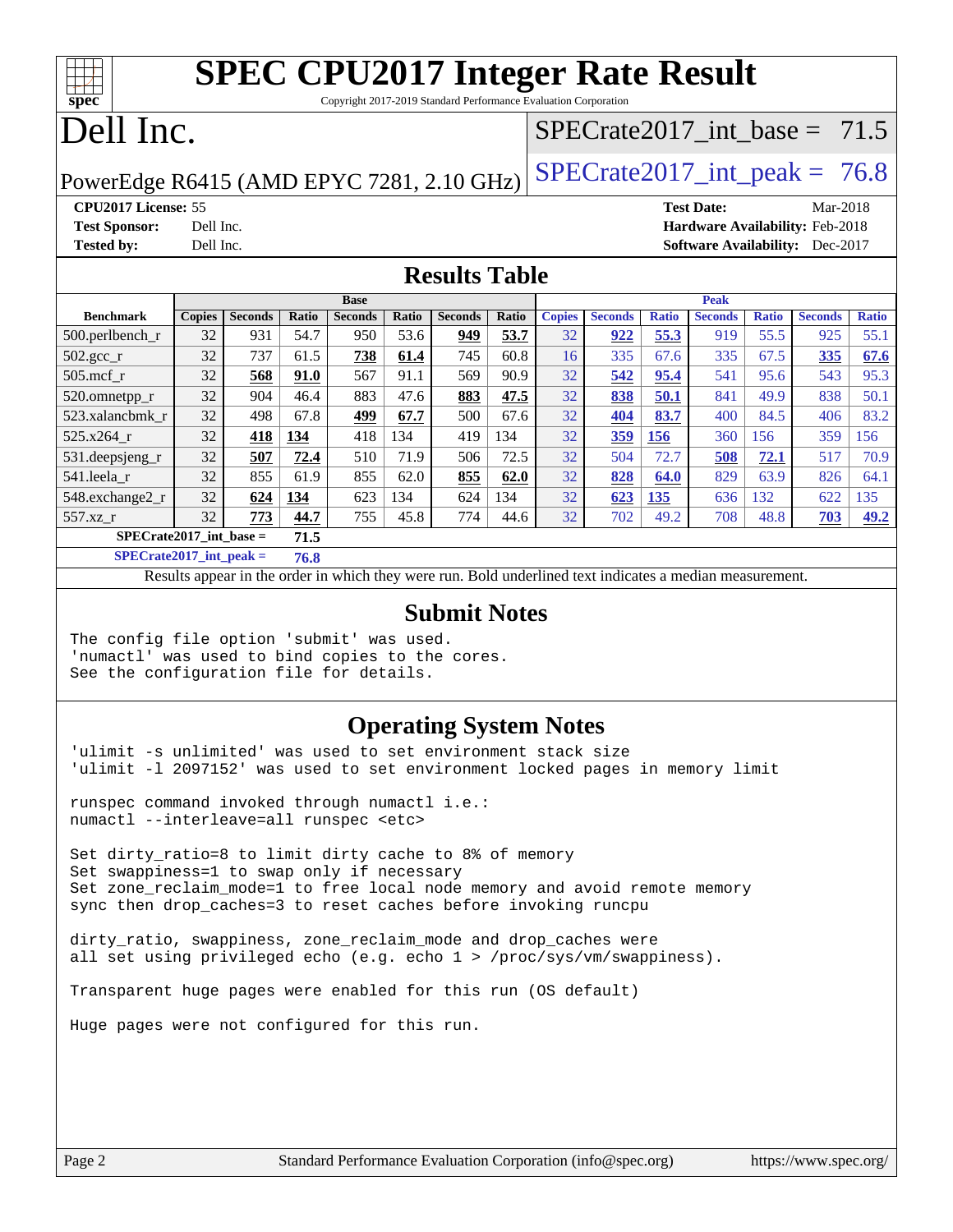#### **[SPEC CPU2017 Integer Rate Result](http://www.spec.org/auto/cpu2017/Docs/result-fields.html#SPECCPU2017IntegerRateResult)** dd h **[spec](http://www.spec.org/)** Copyright 2017-2019 Standard Performance Evaluation Corporation Dell Inc.  $SPECrate2017\_int\_base = 71.5$ PowerEdge R6415 (AMD EPYC 7281, 2.10 GHz)  $\text{SPECrate2017\_int\_peak} = 76.8$ **[CPU2017 License:](http://www.spec.org/auto/cpu2017/Docs/result-fields.html#CPU2017License)** 55 **[Test Date:](http://www.spec.org/auto/cpu2017/Docs/result-fields.html#TestDate)** Mar-2018 **[Test Sponsor:](http://www.spec.org/auto/cpu2017/Docs/result-fields.html#TestSponsor)** Dell Inc. **[Hardware Availability:](http://www.spec.org/auto/cpu2017/Docs/result-fields.html#HardwareAvailability)** Feb-2018 **[Tested by:](http://www.spec.org/auto/cpu2017/Docs/result-fields.html#Testedby)** Dell Inc. **[Software Availability:](http://www.spec.org/auto/cpu2017/Docs/result-fields.html#SoftwareAvailability)** Dec-2017 **[General Notes](http://www.spec.org/auto/cpu2017/Docs/result-fields.html#GeneralNotes)** Environment variables set by runcpu before the start of the run: LD\_LIBRARY\_PATH = "/home/cpu2017-1.0.2/amd1704-rate-libs-revC/64;/home/cpu2017-1.0.2/amd1704-rate-libs-revC/32:" MALLOC\_CONF = "lg\_chunk:26" The AMD64 AOCC Compiler Suite is available at <http://developer.amd.com/amd-aocc/> The AOCC Gold Linker plugin was installed and used for the link stage. The AOCC Fortran Plugin version 1.0 was used to leverage AOCC optimizers with gfortran. Binaries were compiled on a system with 2x AMD EPYC 7601 CPU + 512GB Memory using RHEL 7.4 jemalloc, a general purpose malloc implementation, was obtained at <https://github.com/jemalloc/jemalloc/releases/download/4.5.0/jemalloc-4.5.0.tar.bz2> jemalloc was built with GCC v4.8.5 in RHEL v7.2 under default conditions. jemalloc uses environment variable MALLOC\_CONF with values narenas and lg\_chunk: narenas: sets the maximum number of arenas to use for automatic multiplexing of threads and arenas. lg\_chunk: set the virtual memory chunk size (log base 2). For example, lg\_chunk:21 sets the default chunk size to 2^21 = 2MiB. NA: The test sponsor attests, as of date of publication, that CVE-2017-5754 (Meltdown) is mitigated in the system as tested and documented. Yes: The test sponsor attests, as of date of publication, that CVE-2017-5753 (Spectre variant 1) is mitigated in the system as tested and documented. Yes: The test sponsor attests, as of date of publication, that CVE-2017-5715 (Spectre variant 2) is mitigated in the system as tested and documented. **[Platform Notes](http://www.spec.org/auto/cpu2017/Docs/result-fields.html#PlatformNotes)** Sysinfo program /home/cpu2017-1.0.2/bin/sysinfo Rev: r5797 of 2017-06-14 96c45e4568ad54c135fd618bcc091c0f running on linux-j270 Fri Mar 16 17:54:58 2018 SUT (System Under Test) info as seen by some common utilities. For more information on this section, see <https://www.spec.org/cpu2017/Docs/config.html#sysinfo> From /proc/cpuinfo model name : AMD EPYC 7281 16-Core Processor 1 "physical id"s (chips) 32 "processors" cores, siblings (Caution: counting these is hw and system dependent. The following excerpts from /proc/cpuinfo might not be reliable. Use with caution.) cpu cores : 16 siblings : 32 physical 0: cores 0 1 8 9 12 13 16 17 20 21 24 25 28 29 **(Continued on next page)**

Page 3 Standard Performance Evaluation Corporation [\(info@spec.org\)](mailto:info@spec.org) <https://www.spec.org/>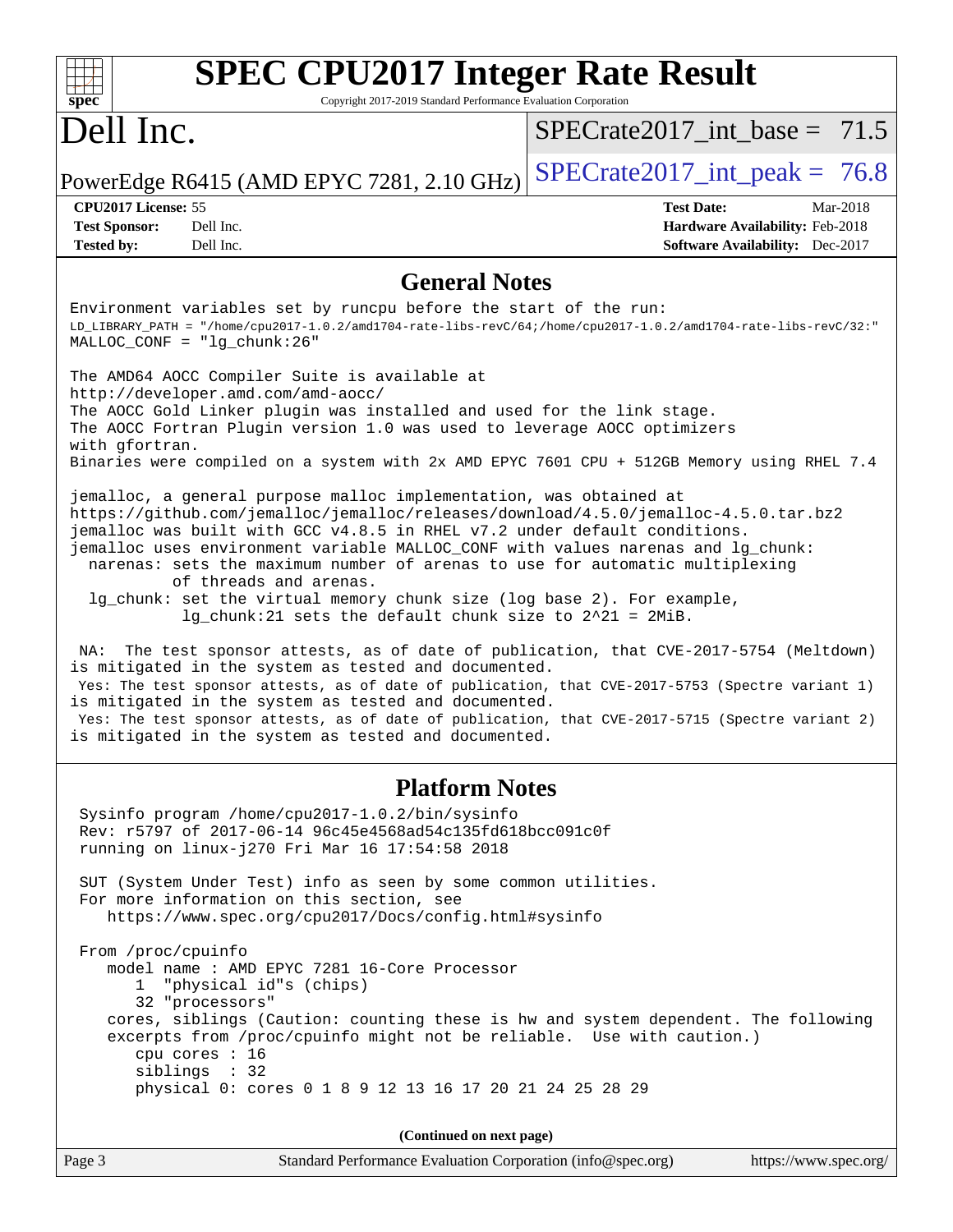| <b>SPEC CPU2017 Integer Rate Result</b><br>Spec<br>Copyright 2017-2019 Standard Performance Evaluation Corporation |           |                                           |                                  |                   |                                        |          |
|--------------------------------------------------------------------------------------------------------------------|-----------|-------------------------------------------|----------------------------------|-------------------|----------------------------------------|----------|
| Dell Inc.                                                                                                          |           |                                           | $SPECrate2017\_int\_base = 71.5$ |                   |                                        |          |
|                                                                                                                    |           | PowerEdge R6415 (AMD EPYC 7281, 2.10 GHz) | $ SPECrate2017_int\_peak = 76.8$ |                   |                                        |          |
| <b>CPU2017 License: 55</b>                                                                                         |           |                                           |                                  | <b>Test Date:</b> |                                        | Mar-2018 |
| <b>Test Sponsor:</b>                                                                                               | Dell Inc. |                                           |                                  |                   | <b>Hardware Availability: Feb-2018</b> |          |
| <b>Tested by:</b>                                                                                                  | Dell Inc. |                                           |                                  |                   | Software Availability: Dec-2017        |          |
| <b>Platform Notes (Continued)</b>                                                                                  |           |                                           |                                  |                   |                                        |          |

| From 1scpu:             |                                 |
|-------------------------|---------------------------------|
| Architecture:           | x86 64                          |
| $CPU$ op-mode( $s$ ):   | $32$ -bit, $64$ -bit            |
| Byte Order:             | Little Endian                   |
| CPU(s):                 | 32                              |
| On-line CPU(s) list:    | $0 - 31$                        |
| Thread( $s$ ) per core: | 2                               |
| $Core(s)$ per socket:   | 16                              |
| Socket(s):              | $\mathbf{1}$                    |
| NUMA $node(s):$         | 4                               |
| Vendor ID:              | AuthenticAMD                    |
| CPU family:             | 23                              |
| Model:                  | $\mathbf{1}$                    |
| Model name:             | AMD EPYC 7281 16-Core Processor |
| Stepping:               | 2                               |
| CPU MHz:                | 2096.010                        |
| BogoMIPS:               | 4192.02                         |
| Virtualization:         | AMD-V                           |
| $L1d$ cache:            | 32K                             |
| $L1i$ cache:            | 64K                             |
| $L2$ cache:             | 512K                            |
| $L3$ cache:             | 4096K                           |
| NUMA node0 CPU(s):      | 0, 4, 8, 12, 16, 20, 24, 28     |
| NUMA nodel CPU(s):      | 1, 5, 9, 13, 17, 21, 25, 29     |
| NUMA node2 CPU(s):      | 2, 6, 10, 14, 18, 22, 26, 30    |
| NUMA node3 CPU(s):      | 3, 7, 11, 15, 19, 23, 27, 31    |
|                         |                                 |

Flags: fpu vme de pse tsc msr pae mce cx8 apic sep mtrr pge mca cmov pat pse36 clflush mmx fxsr sse sse2 ht syscall nx mmxext fxsr\_opt pdpe1gb rdtscp lm constant\_tsc rep\_good nopl nonstop\_tsc extd\_apicid amd\_dcm aperfmperf eagerfpu pni pclmulqdq monitor ssse3 fma cx16 sse4\_1 sse4\_2 movbe popcnt aes xsave avx f16c rdrand lahf\_lm cmp\_legacy svm extapic cr8\_legacy abm sse4a misalignsse 3dnowprefetch osvw skinit wdt tce topoext perfctr\_core perfctr\_nb bpext perfctr\_l2 mwaitx arat cpb hw\_pstate retpoline retpoline\_amd npt lbrv svm\_lock nrip\_save tsc\_scale vmcb\_clean flushbyasid decodeassists pausefilter pfthreshold vmmcall avic fsgsbase bmi1 avx2 smep bmi2 rdseed adx smap clflushopt sha\_ni xsaveopt xsavec xgetbv1 clzero irperf ibpb overflow\_recov succor smca

 /proc/cpuinfo cache data cache size : 512 KB

 From numactl --hardware WARNING: a numactl 'node' might or might not correspond to a physical chip. available: 4 nodes (0-3) node 0 cpus: 0 4 8 12 16 20 24 28 node 0 size: 128622 MB node 0 free: 128465 MB

**(Continued on next page)**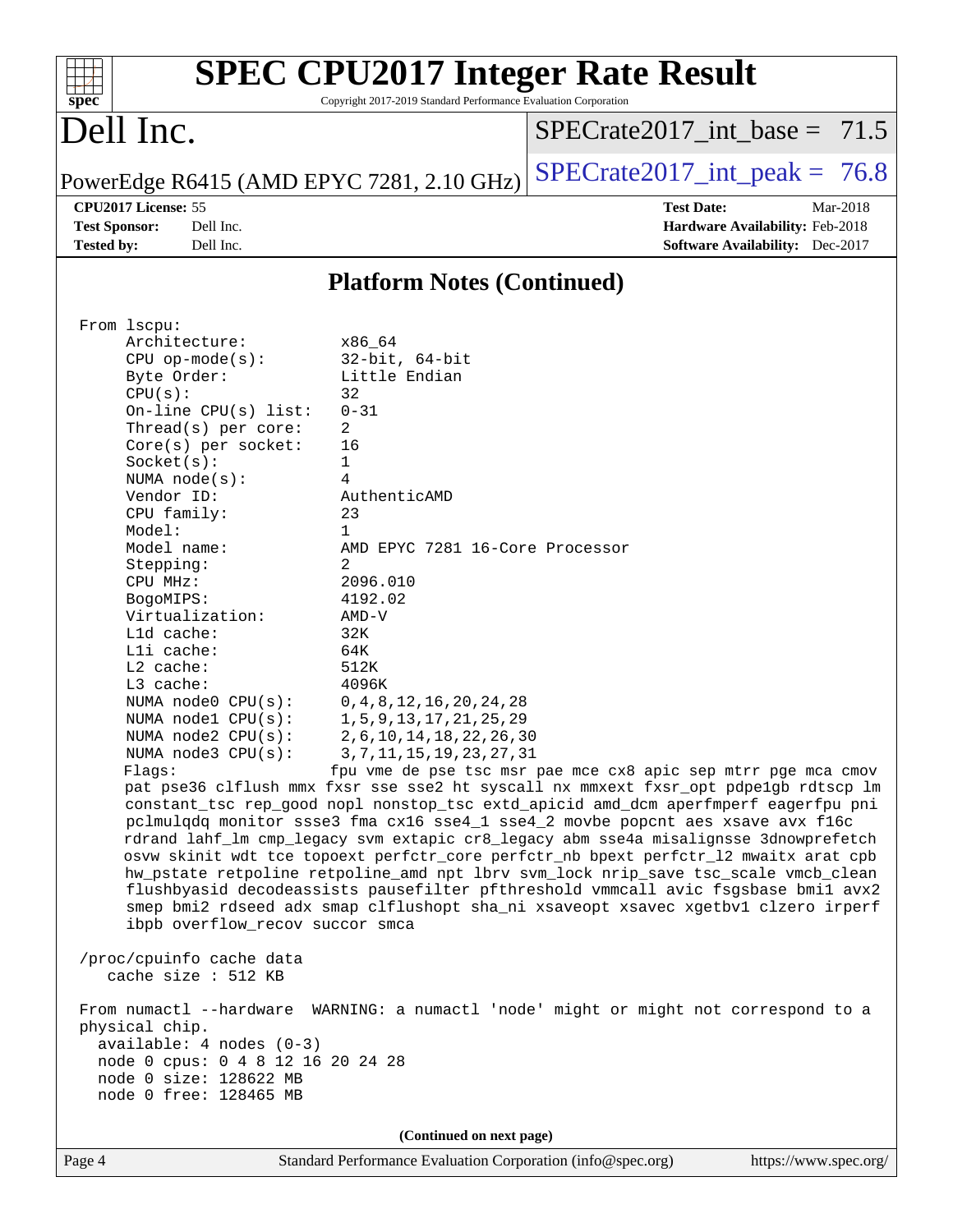#### **[SPEC CPU2017 Integer Rate Result](http://www.spec.org/auto/cpu2017/Docs/result-fields.html#SPECCPU2017IntegerRateResult)**  $+\ +$ **[spec](http://www.spec.org/)** Copyright 2017-2019 Standard Performance Evaluation Corporation Dell Inc. SPECrate2017 int\_base =  $71.5$ PowerEdge R6415 (AMD EPYC 7281, 2.10 GHz)  $\text{SPECrate}2017\_int\_peak = 76.8$ **[CPU2017 License:](http://www.spec.org/auto/cpu2017/Docs/result-fields.html#CPU2017License)** 55 **[Test Date:](http://www.spec.org/auto/cpu2017/Docs/result-fields.html#TestDate)** Mar-2018 **[Test Sponsor:](http://www.spec.org/auto/cpu2017/Docs/result-fields.html#TestSponsor)** Dell Inc. **[Hardware Availability:](http://www.spec.org/auto/cpu2017/Docs/result-fields.html#HardwareAvailability)** Feb-2018 **[Tested by:](http://www.spec.org/auto/cpu2017/Docs/result-fields.html#Testedby)** Dell Inc. **[Software Availability:](http://www.spec.org/auto/cpu2017/Docs/result-fields.html#SoftwareAvailability)** Dec-2017 **[Platform Notes \(Continued\)](http://www.spec.org/auto/cpu2017/Docs/result-fields.html#PlatformNotes)** node 1 cpus: 1 5 9 13 17 21 25 29 node 1 size: 129019 MB node 1 free: 128877 MB node 2 cpus: 2 6 10 14 18 22 26 30 node 2 size: 129019 MB node 2 free: 128874 MB node 3 cpus: 3 7 11 15 19 23 27 31 node 3 size: 129017 MB node 3 free: 128874 MB node distances: node 0 1 2 3 0: 10 16 16 16 1: 16 10 16 16 2: 16 16 10 16 3: 16 16 16 10 From /proc/meminfo MemTotal: 528054572 kB HugePages\_Total: 0 Hugepagesize: 2048 kB /usr/bin/lsb\_release -d SUSE Linux Enterprise Server 12 SP3 From /etc/\*release\* /etc/\*version\* SuSE-release: SUSE Linux Enterprise Server 12 (x86\_64) VERSION = 12 PATCHLEVEL = 3 # This file is deprecated and will be removed in a future service pack or release. # Please check /etc/os-release for details about this release. os-release: NAME="SLES" VERSION="12-SP3" VERSION\_ID="12.3" PRETTY NAME="SUSE Linux Enterprise Server 12 SP3" ID="sles" ANSI\_COLOR="0;32" CPE\_NAME="cpe:/o:suse:sles:12:sp3" uname -a: Linux linux-j270 4.4.114-94.11-default #1 SMP Thu Feb 1 19:28:26 UTC 2018 (4309ff9) x86\_64 x86\_64 x86\_64 GNU/Linux run-level 3 Mar 16 17:52 SPEC is set to: /home/cpu2017-1.0.2 **(Continued on next page)**Page 5 Standard Performance Evaluation Corporation [\(info@spec.org\)](mailto:info@spec.org) <https://www.spec.org/>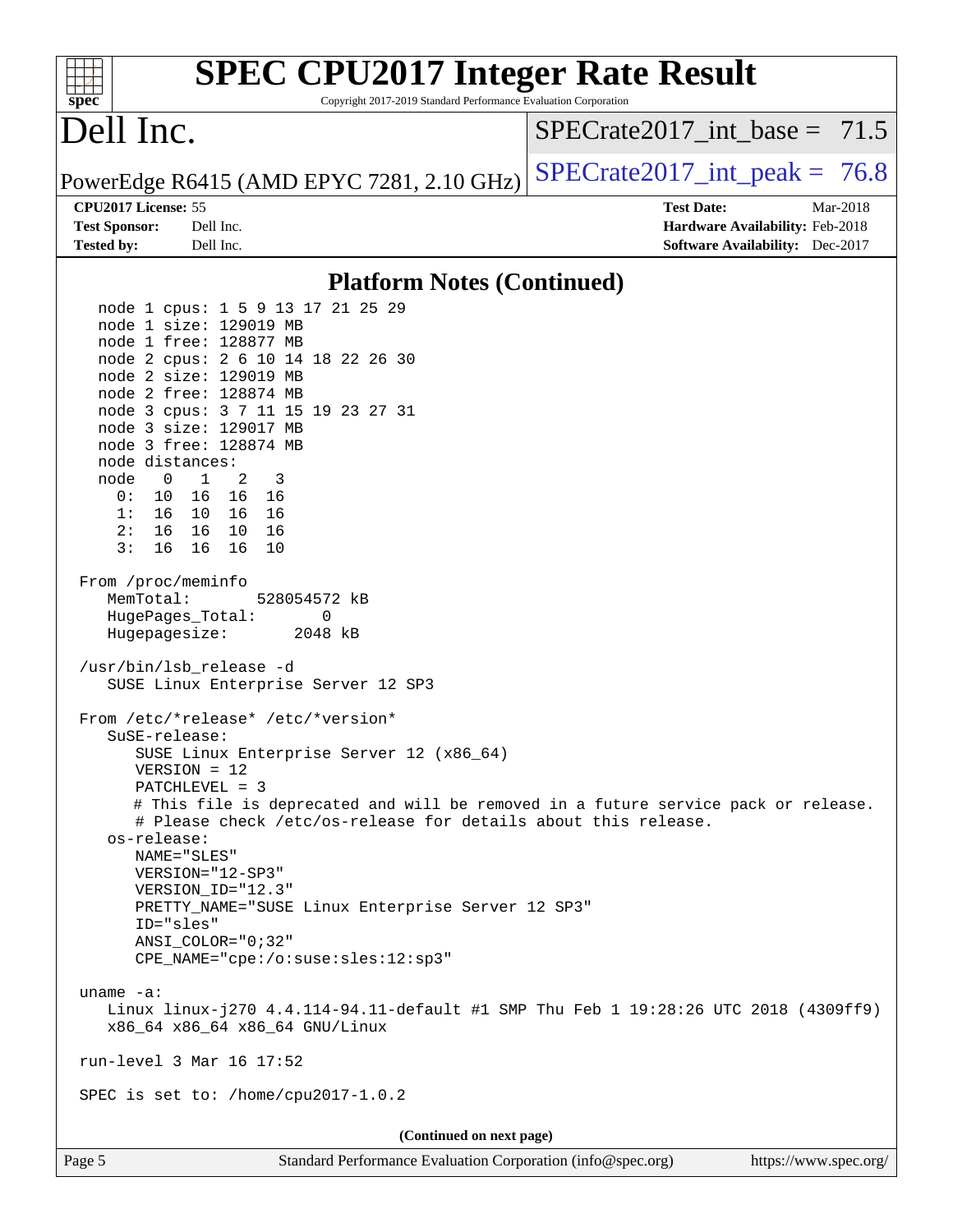| <b>SPEC CPU2017 Integer Rate Result</b>                                                                                                                                                                                                                                                                                                                                                                                                                                               |                                                                    |  |  |  |  |
|---------------------------------------------------------------------------------------------------------------------------------------------------------------------------------------------------------------------------------------------------------------------------------------------------------------------------------------------------------------------------------------------------------------------------------------------------------------------------------------|--------------------------------------------------------------------|--|--|--|--|
| Copyright 2017-2019 Standard Performance Evaluation Corporation<br>$spec^*$                                                                                                                                                                                                                                                                                                                                                                                                           |                                                                    |  |  |  |  |
| Dell Inc.                                                                                                                                                                                                                                                                                                                                                                                                                                                                             | $SPECrate2017$ _int_base = 71.5                                    |  |  |  |  |
| PowerEdge R6415 (AMD EPYC 7281, 2.10 GHz)                                                                                                                                                                                                                                                                                                                                                                                                                                             | $SPECTate2017\_int\_peak = 76.8$                                   |  |  |  |  |
| CPU2017 License: 55                                                                                                                                                                                                                                                                                                                                                                                                                                                                   | <b>Test Date:</b><br>Mar-2018                                      |  |  |  |  |
| <b>Test Sponsor:</b><br>Dell Inc.<br>Dell Inc.<br><b>Tested by:</b>                                                                                                                                                                                                                                                                                                                                                                                                                   | Hardware Availability: Feb-2018<br>Software Availability: Dec-2017 |  |  |  |  |
| <b>Platform Notes (Continued)</b>                                                                                                                                                                                                                                                                                                                                                                                                                                                     |                                                                    |  |  |  |  |
| Type Size Used Avail Use% Mounted on<br>Filesystem<br>/dev/sda4<br>xfs<br>405G 4.9G 400G<br>$2\%$ /home                                                                                                                                                                                                                                                                                                                                                                               |                                                                    |  |  |  |  |
| Additional information from dmidecode follows. WARNING: Use caution when you interpret<br>this section. The 'dmidecode' program reads system data which is "intended to allow<br>hardware to be accurately determined", but the intent may not be met, as there are<br>frequent changes to hardware, firmware, and the "DMTF SMBIOS" standard.<br>BIOS Dell Inc. 1.0.9 01/05/2018<br>Memory:<br>8x 802C8632802C 72ASS8G72LZ-2G6B2 64 GB 4 rank 2666<br>8x Not Specified Not Specified |                                                                    |  |  |  |  |
| (End of data from sysinfo program)                                                                                                                                                                                                                                                                                                                                                                                                                                                    |                                                                    |  |  |  |  |
| <b>Compiler Version Notes</b>                                                                                                                                                                                                                                                                                                                                                                                                                                                         |                                                                    |  |  |  |  |
| $CC$ 502.gcc $_r$ (peak)                                                                                                                                                                                                                                                                                                                                                                                                                                                              |                                                                    |  |  |  |  |
| AOCC.LLVM.4.0.0.B35.2017_04_26 clang version 4.0.0 (CLANG:) (based on LLVM<br>AOCC.LLVM.4.0.0.B35.2017_04_26)<br>Target: i386-unknown-linux-gnu<br>Thread model: posix<br>InstalledDir: /root/work/compilers/AOCC-1.0-Compiler/bin                                                                                                                                                                                                                                                    |                                                                    |  |  |  |  |
| ==================================<br>CXXC 523.xalancbmk_r(peak)                                                                                                                                                                                                                                                                                                                                                                                                                      |                                                                    |  |  |  |  |
| AOCC.LLVM.4.0.0.B35.2017_04_26 clang version 4.0.0 (CLANG:) (based on LLVM<br>AOCC.LLVM.4.0.0.B35.2017 04 26)<br>Target: i386-unknown-linux-gnu                                                                                                                                                                                                                                                                                                                                       |                                                                    |  |  |  |  |
| Thread model: posix<br>InstalledDir: /root/work/compilers/AOCC-1.0-Compiler/bin                                                                                                                                                                                                                                                                                                                                                                                                       |                                                                    |  |  |  |  |
|                                                                                                                                                                                                                                                                                                                                                                                                                                                                                       | -------------------------                                          |  |  |  |  |
| 500.perlbench_r(base) 502.gcc_r(base) 505.mcf_r(base, peak)<br>CC.<br>525.x264_r(base) 557.xz_r(base, peak)                                                                                                                                                                                                                                                                                                                                                                           |                                                                    |  |  |  |  |
| AOCC.LLVM.4.0.0.B35.2017_04_26 clang version 4.0.0 (CLANG:) (based on LLVM<br>AOCC.LLVM.4.0.0.B35.2017_04_26)<br>Target: x86_64-unknown-linux-gnu<br>Thread model: posix                                                                                                                                                                                                                                                                                                              |                                                                    |  |  |  |  |
| InstalledDir: /root/work/compilers/AOCC-1.0-Compiler/bin                                                                                                                                                                                                                                                                                                                                                                                                                              | -----------------                                                  |  |  |  |  |
|                                                                                                                                                                                                                                                                                                                                                                                                                                                                                       |                                                                    |  |  |  |  |
| (Continued on next page)                                                                                                                                                                                                                                                                                                                                                                                                                                                              |                                                                    |  |  |  |  |
| Standard Performance Evaluation Corporation (info@spec.org)<br>Page 6                                                                                                                                                                                                                                                                                                                                                                                                                 | https://www.spec.org/                                              |  |  |  |  |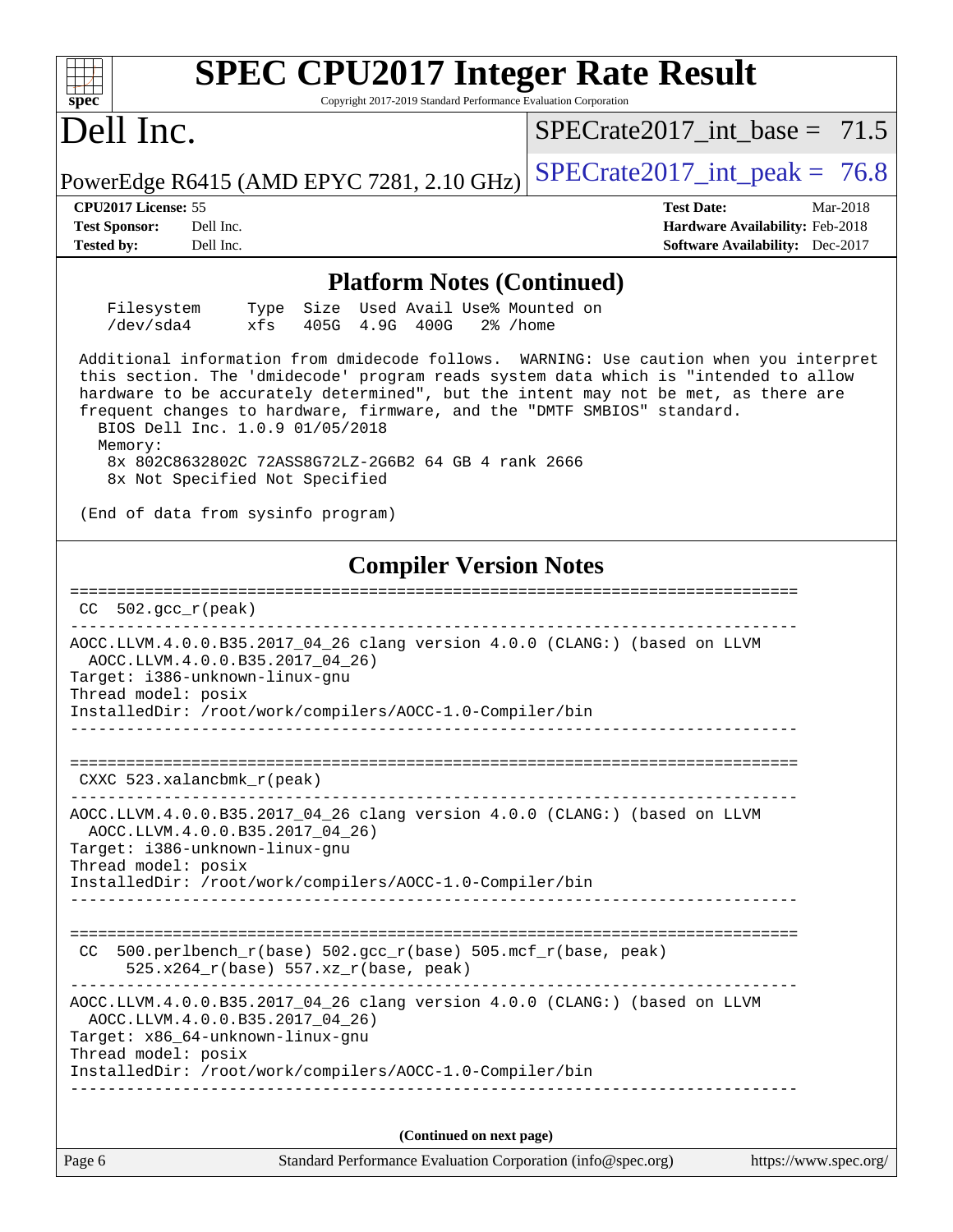|                                                                  |                                                                                                                                                                                                                               | $SPECrate2017$ int base = 71.5                                                                             |
|------------------------------------------------------------------|-------------------------------------------------------------------------------------------------------------------------------------------------------------------------------------------------------------------------------|------------------------------------------------------------------------------------------------------------|
| Dell Inc.                                                        |                                                                                                                                                                                                                               |                                                                                                            |
|                                                                  | PowerEdge R6415 (AMD EPYC 7281, 2.10 GHz)                                                                                                                                                                                     | $SPECrate2017\_int\_peak = 76.8$                                                                           |
| CPU2017 License: 55<br><b>Test Sponsor:</b><br><b>Tested by:</b> | Dell Inc.<br>Dell Inc.                                                                                                                                                                                                        | <b>Test Date:</b><br>Mar-2018<br>Hardware Availability: Feb-2018<br><b>Software Availability:</b> Dec-2017 |
|                                                                  |                                                                                                                                                                                                                               | <b>Compiler Version Notes (Continued)</b>                                                                  |
|                                                                  | peak) 541.leela_r(base)                                                                                                                                                                                                       | CXXC 520.omnetpp_r(base, peak) 523.xalancbmk_r(base) 531.deepsjeng_r(base,                                 |
| Thread model: posix                                              | AOCC.LLVM.4.0.0.B35.2017_04_26)<br>Target: x86_64-unknown-linux-gnu                                                                                                                                                           | AOCC.LLVM.4.0.0.B35.2017_04_26 clang version 4.0.0 (CLANG:) (based on LLVM                                 |
|                                                                  | InstalledDir: /root/work/compilers/AOCC-1.0-Compiler/bin                                                                                                                                                                      |                                                                                                            |
| CC.                                                              | $500. perlbench_r (peak) 525.x264_r (peak)$                                                                                                                                                                                   |                                                                                                            |
| Thread model: posix                                              | AOCC.LLVM.4.0.0.B35.2017_04_26)<br>Target: x86_64-unknown-linux-gnu<br>InstalledDir: /root/work/compilers/AOCC-1.0-Compiler/bin                                                                                               | AOCC.LLVM.4.0.0.B35.2017_04_26 clang version 4.0.0 (CLANG:) (based on LLVM                                 |
| CXXC $541.$ leela_r(peak)                                        |                                                                                                                                                                                                                               |                                                                                                            |
| Thread model: posix                                              | AOCC.LLVM.4.0.0.B35.2017_04_26)<br>Target: x86_64-unknown-linux-gnu<br>InstalledDir: /root/work/compilers/AOCC-1.0-Compiler/bin                                                                                               | AOCC.LLVM.4.0.0.B35.2017_04_26 clang version 4.0.0 (CLANG:) (based on LLVM                                 |
|                                                                  |                                                                                                                                                                                                                               |                                                                                                            |
|                                                                  | $FC 548. exchange2_r(base, peak)$                                                                                                                                                                                             |                                                                                                            |
| GNU Fortran (GCC) 4.8.2                                          | Copyright (C) 2013 Free Software Foundation, Inc.<br>You may redistribute copies of GNU Fortran<br>under the terms of the GNU General Public License.<br>For more information about these matters, see the file named COPYING | GNU Fortran comes with NO WARRANTY, to the extent permitted by law.                                        |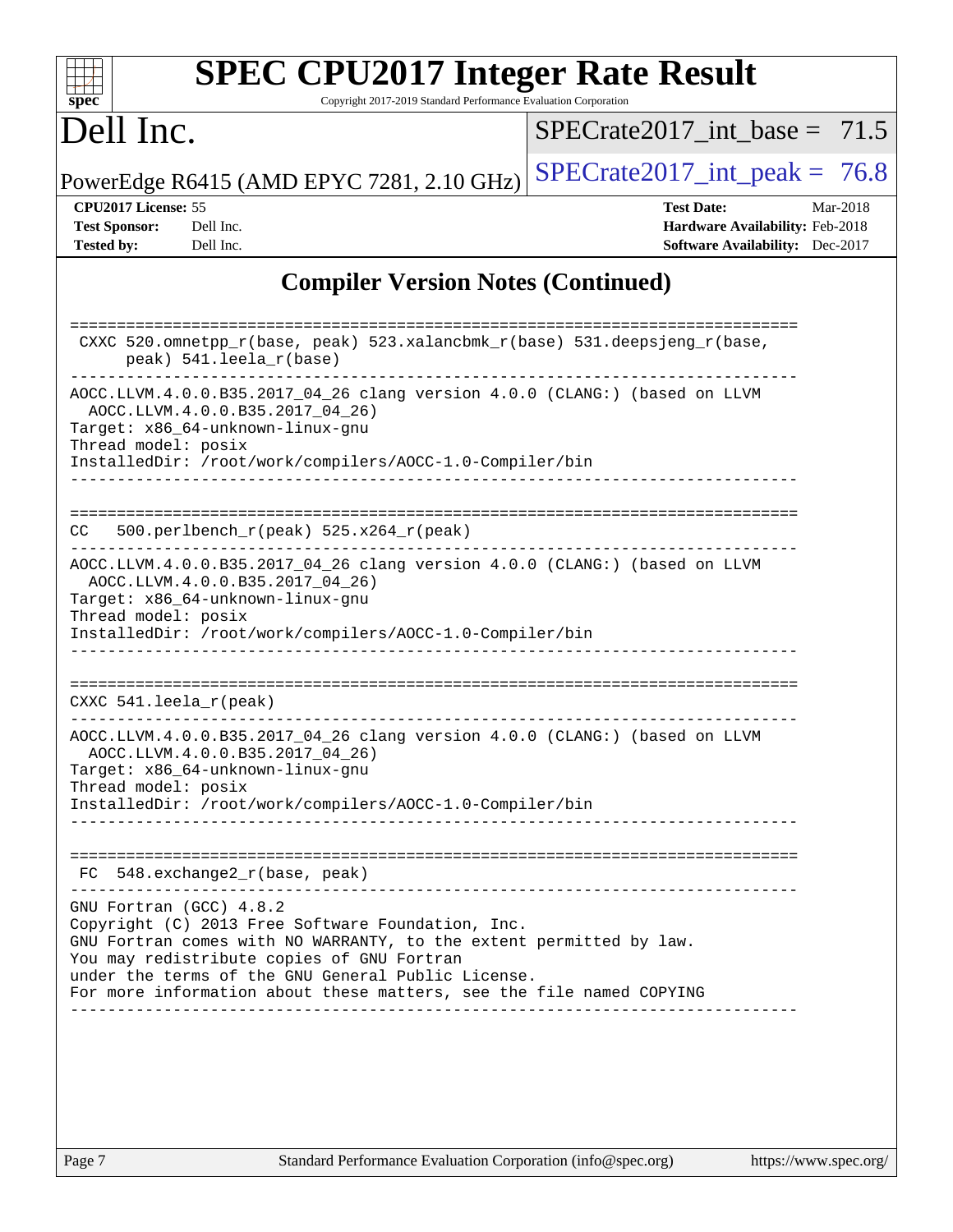

Copyright 2017-2019 Standard Performance Evaluation Corporation

# Dell Inc.

SPECrate2017 int\_base =  $71.5$ 

PowerEdge R6415 (AMD EPYC 7281, 2.10 GHz)  $\left|$  [SPECrate2017\\_int\\_peak =](http://www.spec.org/auto/cpu2017/Docs/result-fields.html#SPECrate2017intpeak) 76.8

**[CPU2017 License:](http://www.spec.org/auto/cpu2017/Docs/result-fields.html#CPU2017License)** 55 **[Test Date:](http://www.spec.org/auto/cpu2017/Docs/result-fields.html#TestDate)** Mar-2018 **[Test Sponsor:](http://www.spec.org/auto/cpu2017/Docs/result-fields.html#TestSponsor)** Dell Inc. **[Hardware Availability:](http://www.spec.org/auto/cpu2017/Docs/result-fields.html#HardwareAvailability)** Feb-2018 **[Tested by:](http://www.spec.org/auto/cpu2017/Docs/result-fields.html#Testedby)** Dell Inc. **[Software Availability:](http://www.spec.org/auto/cpu2017/Docs/result-fields.html#SoftwareAvailability)** Dec-2017

## **[Base Compiler Invocation](http://www.spec.org/auto/cpu2017/Docs/result-fields.html#BaseCompilerInvocation)**

[C benchmarks:](http://www.spec.org/auto/cpu2017/Docs/result-fields.html#Cbenchmarks) [clang](http://www.spec.org/cpu2017/results/res2018q2/cpu2017-20180319-04049.flags.html#user_CCbase_Fclang3)

[C++ benchmarks:](http://www.spec.org/auto/cpu2017/Docs/result-fields.html#CXXbenchmarks) [clang++](http://www.spec.org/cpu2017/results/res2018q2/cpu2017-20180319-04049.flags.html#user_CXXbase_Fclang3_57a48582e5be507d19b2527b3e7d4f85d9b8669ffc9a8a0dbb9bcf949a918a58bbab411e0c4d14a3922022a3e425a90db94042683824c1806feff4324ca1000d)

[Fortran benchmarks](http://www.spec.org/auto/cpu2017/Docs/result-fields.html#Fortranbenchmarks): [clang](http://www.spec.org/cpu2017/results/res2018q2/cpu2017-20180319-04049.flags.html#user_FCbase_Fclang3) [gfortran](http://www.spec.org/cpu2017/results/res2018q2/cpu2017-20180319-04049.flags.html#user_FCbase_gfortran)

### **[Base Portability Flags](http://www.spec.org/auto/cpu2017/Docs/result-fields.html#BasePortabilityFlags)**

 500.perlbench\_r: [-DSPEC\\_LINUX\\_X64](http://www.spec.org/cpu2017/results/res2018q2/cpu2017-20180319-04049.flags.html#b500.perlbench_r_basePORTABILITY_DSPEC_LINUX_X64) [-DSPEC\\_LP64](http://www.spec.org/cpu2017/results/res2018q2/cpu2017-20180319-04049.flags.html#b500.perlbench_r_baseEXTRA_PORTABILITY_DSPEC_LP64) 502.gcc\_r: [-DSPEC\\_LP64](http://www.spec.org/cpu2017/results/res2018q2/cpu2017-20180319-04049.flags.html#suite_baseEXTRA_PORTABILITY502_gcc_r_DSPEC_LP64) 505.mcf\_r: [-DSPEC\\_LP64](http://www.spec.org/cpu2017/results/res2018q2/cpu2017-20180319-04049.flags.html#suite_baseEXTRA_PORTABILITY505_mcf_r_DSPEC_LP64) 520.omnetpp\_r: [-DSPEC\\_LP64](http://www.spec.org/cpu2017/results/res2018q2/cpu2017-20180319-04049.flags.html#suite_baseEXTRA_PORTABILITY520_omnetpp_r_DSPEC_LP64) 523.xalancbmk\_r: [-DSPEC\\_LINUX](http://www.spec.org/cpu2017/results/res2018q2/cpu2017-20180319-04049.flags.html#b523.xalancbmk_r_basePORTABILITY_DSPEC_LINUX) [-DSPEC\\_LP64](http://www.spec.org/cpu2017/results/res2018q2/cpu2017-20180319-04049.flags.html#suite_baseEXTRA_PORTABILITY523_xalancbmk_r_DSPEC_LP64) 525.x264\_r: [-DSPEC\\_LP64](http://www.spec.org/cpu2017/results/res2018q2/cpu2017-20180319-04049.flags.html#suite_baseEXTRA_PORTABILITY525_x264_r_DSPEC_LP64) 531.deepsjeng\_r: [-DSPEC\\_LP64](http://www.spec.org/cpu2017/results/res2018q2/cpu2017-20180319-04049.flags.html#suite_baseEXTRA_PORTABILITY531_deepsjeng_r_DSPEC_LP64) 541.leela\_r: [-DSPEC\\_LP64](http://www.spec.org/cpu2017/results/res2018q2/cpu2017-20180319-04049.flags.html#suite_baseEXTRA_PORTABILITY541_leela_r_DSPEC_LP64) 548.exchange2\_r: [-DSPEC\\_LP64](http://www.spec.org/cpu2017/results/res2018q2/cpu2017-20180319-04049.flags.html#suite_baseEXTRA_PORTABILITY548_exchange2_r_DSPEC_LP64) 557.xz\_r: [-DSPEC\\_LP64](http://www.spec.org/cpu2017/results/res2018q2/cpu2017-20180319-04049.flags.html#suite_baseEXTRA_PORTABILITY557_xz_r_DSPEC_LP64)

# **[Base Optimization Flags](http://www.spec.org/auto/cpu2017/Docs/result-fields.html#BaseOptimizationFlags)**

[C benchmarks](http://www.spec.org/auto/cpu2017/Docs/result-fields.html#Cbenchmarks):

[-flto](http://www.spec.org/cpu2017/results/res2018q2/cpu2017-20180319-04049.flags.html#user_CCbase_F-flto) [-Wl,](http://www.spec.org/cpu2017/results/res2018q2/cpu2017-20180319-04049.flags.html#user_CCbase_F-Wl_5f669859b7c1a0295edc4f5fd536c381023f180a987810cb5cfa1d9467a27ac14b13770b9732d7618b24fc778f3dfdf68b65521d505fc870281e0142944925a0) [-plugin-opt=](http://www.spec.org/cpu2017/results/res2018q2/cpu2017-20180319-04049.flags.html#user_CCbase_F-plugin-opt_772899571bb6157e4b8feeb3276e6c06dec41c1bbb0aa637c8700742a4baaf7e7b56061e32ae2365a76a44d8c448177ca3ee066cdf7537598ff772fc461942c2) [-merge-constant](http://www.spec.org/cpu2017/results/res2018q2/cpu2017-20180319-04049.flags.html#user_CCbase_F-merge-constant_bdb3ec75d21d5cf0ab1961ebe7105d0ea3b0c6d89a312cf7efc1d107e6c56c92c36b5d564d0702d1e2526f6b92f188b4413eb5a54b1f9e4a41f5a9bfc0233b92) [-lsr-in-nested-loop](http://www.spec.org/cpu2017/results/res2018q2/cpu2017-20180319-04049.flags.html#user_CCbase_F-lsr-in-nested-loop) [-disable-vect-cmp](http://www.spec.org/cpu2017/results/res2018q2/cpu2017-20180319-04049.flags.html#user_CCbase_F-disable-vect-cmp) [-O3](http://www.spec.org/cpu2017/results/res2018q2/cpu2017-20180319-04049.flags.html#user_CCbase_F-O3) [-ffast-math](http://www.spec.org/cpu2017/results/res2018q2/cpu2017-20180319-04049.flags.html#user_CCbase_F-ffast-math) [-march=znver1](http://www.spec.org/cpu2017/results/res2018q2/cpu2017-20180319-04049.flags.html#user_CCbase_march_082ab2c5e8f99f69c47c63adfdc26f9617958cc68d0b5dbfb7aa6935cde4c91d5d9c2fdc24e6781fa8a0299196f2f4ca8e995f825d797de797910507b4251bb3) [-fstruct-layout=2](http://www.spec.org/cpu2017/results/res2018q2/cpu2017-20180319-04049.flags.html#user_CCbase_F-fstruct-layout_a05ec02e17cdf7fe0c3950a6b005251b2b1e5e67af2b5298cf72714730c3d59ba290e75546b10aa22dac074c15ceaca36ae22c62cb51bcb2fbdc9dc4e7e222c4) [-mllvm](http://www.spec.org/cpu2017/results/res2018q2/cpu2017-20180319-04049.flags.html#user_CCbase_F-mllvm_76e3f86ef8d8cc4dfa84cec42d531db351fee284f72cd5d644b5bdbef9c2604296512be6a431d9e19d0523544399ea9dd745afc2fff755a0705d428460dc659e) [-unroll-threshold=100](http://www.spec.org/cpu2017/results/res2018q2/cpu2017-20180319-04049.flags.html#user_CCbase_F-unroll-threshold) [-fremap-arrays](http://www.spec.org/cpu2017/results/res2018q2/cpu2017-20180319-04049.flags.html#user_CCbase_F-fremap-arrays) [-mno-avx2](http://www.spec.org/cpu2017/results/res2018q2/cpu2017-20180319-04049.flags.html#user_CCbase_F-mno-avx2) [-inline-threshold=1000](http://www.spec.org/cpu2017/results/res2018q2/cpu2017-20180319-04049.flags.html#user_CCbase_F-inline-threshold_1daf3e0321a7a0c1ea19068c818f3f119b1e5dfc986cc791557791f4b93536c1546ba0c8585f62303269f504aa232e0ca278e8489928152e32e0752215741730) [-z muldefs](http://www.spec.org/cpu2017/results/res2018q2/cpu2017-20180319-04049.flags.html#user_CCbase_zmuldefs) [-ljemalloc](http://www.spec.org/cpu2017/results/res2018q2/cpu2017-20180319-04049.flags.html#user_CCbase_F-ljemalloc)

[C++ benchmarks:](http://www.spec.org/auto/cpu2017/Docs/result-fields.html#CXXbenchmarks)

[-flto](http://www.spec.org/cpu2017/results/res2018q2/cpu2017-20180319-04049.flags.html#user_CXXbase_F-flto) [-Wl,](http://www.spec.org/cpu2017/results/res2018q2/cpu2017-20180319-04049.flags.html#user_CXXbase_F-Wl_5f669859b7c1a0295edc4f5fd536c381023f180a987810cb5cfa1d9467a27ac14b13770b9732d7618b24fc778f3dfdf68b65521d505fc870281e0142944925a0) [-plugin-opt=](http://www.spec.org/cpu2017/results/res2018q2/cpu2017-20180319-04049.flags.html#user_CXXbase_F-plugin-opt_772899571bb6157e4b8feeb3276e6c06dec41c1bbb0aa637c8700742a4baaf7e7b56061e32ae2365a76a44d8c448177ca3ee066cdf7537598ff772fc461942c2) [-merge-constant](http://www.spec.org/cpu2017/results/res2018q2/cpu2017-20180319-04049.flags.html#user_CXXbase_F-merge-constant_bdb3ec75d21d5cf0ab1961ebe7105d0ea3b0c6d89a312cf7efc1d107e6c56c92c36b5d564d0702d1e2526f6b92f188b4413eb5a54b1f9e4a41f5a9bfc0233b92) [-lsr-in-nested-loop](http://www.spec.org/cpu2017/results/res2018q2/cpu2017-20180319-04049.flags.html#user_CXXbase_F-lsr-in-nested-loop) [-disable-vect-cmp](http://www.spec.org/cpu2017/results/res2018q2/cpu2017-20180319-04049.flags.html#user_CXXbase_F-disable-vect-cmp) [-O3](http://www.spec.org/cpu2017/results/res2018q2/cpu2017-20180319-04049.flags.html#user_CXXbase_F-O3) [-march=znver1](http://www.spec.org/cpu2017/results/res2018q2/cpu2017-20180319-04049.flags.html#user_CXXbase_march_082ab2c5e8f99f69c47c63adfdc26f9617958cc68d0b5dbfb7aa6935cde4c91d5d9c2fdc24e6781fa8a0299196f2f4ca8e995f825d797de797910507b4251bb3) [-mllvm](http://www.spec.org/cpu2017/results/res2018q2/cpu2017-20180319-04049.flags.html#user_CXXbase_F-mllvm_76e3f86ef8d8cc4dfa84cec42d531db351fee284f72cd5d644b5bdbef9c2604296512be6a431d9e19d0523544399ea9dd745afc2fff755a0705d428460dc659e) [-unroll-threshold=100](http://www.spec.org/cpu2017/results/res2018q2/cpu2017-20180319-04049.flags.html#user_CXXbase_F-unroll-threshold) [-finline-aggressive](http://www.spec.org/cpu2017/results/res2018q2/cpu2017-20180319-04049.flags.html#user_CXXbase_F-finline-aggressive) [-fremap-arrays](http://www.spec.org/cpu2017/results/res2018q2/cpu2017-20180319-04049.flags.html#user_CXXbase_F-fremap-arrays) [-inline-threshold=1000](http://www.spec.org/cpu2017/results/res2018q2/cpu2017-20180319-04049.flags.html#user_CXXbase_F-inline-threshold_1daf3e0321a7a0c1ea19068c818f3f119b1e5dfc986cc791557791f4b93536c1546ba0c8585f62303269f504aa232e0ca278e8489928152e32e0752215741730) [-z muldefs](http://www.spec.org/cpu2017/results/res2018q2/cpu2017-20180319-04049.flags.html#user_CXXbase_zmuldefs) [-ljemalloc](http://www.spec.org/cpu2017/results/res2018q2/cpu2017-20180319-04049.flags.html#user_CXXbase_F-ljemalloc)

[Fortran benchmarks](http://www.spec.org/auto/cpu2017/Docs/result-fields.html#Fortranbenchmarks):

[-flto](http://www.spec.org/cpu2017/results/res2018q2/cpu2017-20180319-04049.flags.html#user_FCbase_F-flto) [-Wl,](http://www.spec.org/cpu2017/results/res2018q2/cpu2017-20180319-04049.flags.html#user_FCbase_F-Wl_5f669859b7c1a0295edc4f5fd536c381023f180a987810cb5cfa1d9467a27ac14b13770b9732d7618b24fc778f3dfdf68b65521d505fc870281e0142944925a0) [-plugin-opt=](http://www.spec.org/cpu2017/results/res2018q2/cpu2017-20180319-04049.flags.html#user_FCbase_F-plugin-opt_772899571bb6157e4b8feeb3276e6c06dec41c1bbb0aa637c8700742a4baaf7e7b56061e32ae2365a76a44d8c448177ca3ee066cdf7537598ff772fc461942c2) [-merge-constant](http://www.spec.org/cpu2017/results/res2018q2/cpu2017-20180319-04049.flags.html#user_FCbase_F-merge-constant_bdb3ec75d21d5cf0ab1961ebe7105d0ea3b0c6d89a312cf7efc1d107e6c56c92c36b5d564d0702d1e2526f6b92f188b4413eb5a54b1f9e4a41f5a9bfc0233b92) [-lsr-in-nested-loop](http://www.spec.org/cpu2017/results/res2018q2/cpu2017-20180319-04049.flags.html#user_FCbase_F-lsr-in-nested-loop)

[-disable-vect-cmp](http://www.spec.org/cpu2017/results/res2018q2/cpu2017-20180319-04049.flags.html#user_FCbase_F-disable-vect-cmp) [-O3](http://www.spec.org/cpu2017/results/res2018q2/cpu2017-20180319-04049.flags.html#user_FCbase_Olevel-gcc_2a8c613e11e2962ae78d693398304d6f1c12fa10320380cff05dd109643c60bb04214353a55f02d8022371d19f6dd940085da69c3a4516b2b7029e64f867e782)(gfortran) [-O3](http://www.spec.org/cpu2017/results/res2018q2/cpu2017-20180319-04049.flags.html#user_FCbase_F-O3)(clang) [-mavx](http://www.spec.org/cpu2017/results/res2018q2/cpu2017-20180319-04049.flags.html#user_FCbase_F-mavx) [-madx](http://www.spec.org/cpu2017/results/res2018q2/cpu2017-20180319-04049.flags.html#user_FCbase_F-madx)

[-funroll-loops](http://www.spec.org/cpu2017/results/res2018q2/cpu2017-20180319-04049.flags.html#user_FCbase_F-funroll-loops) [-ffast-math](http://www.spec.org/cpu2017/results/res2018q2/cpu2017-20180319-04049.flags.html#user_FCbase_F-ffast-math) [-z muldefs](http://www.spec.org/cpu2017/results/res2018q2/cpu2017-20180319-04049.flags.html#user_FCbase_zmuldefs) [-Ofast](http://www.spec.org/cpu2017/results/res2018q2/cpu2017-20180319-04049.flags.html#user_FCbase_F-Ofast) [-fdefault-integer-8](http://www.spec.org/cpu2017/results/res2018q2/cpu2017-20180319-04049.flags.html#user_FCbase_F-fdefault-integer-8) [-fplugin=dragonegg.so](http://www.spec.org/cpu2017/results/res2018q2/cpu2017-20180319-04049.flags.html#user_FCbase_F-fpluginDragonEgg) [-fplugin-arg-dragonegg-llvm-option="](http://www.spec.org/cpu2017/results/res2018q2/cpu2017-20180319-04049.flags.html#user_FCbase_F-fplugin-arg-dragonegg-llvm-option_98400a9ab866ed0085f1e7306b6fe3b9aac45e0c6ce6c4c776296af40a6f95ac09a5771072dd0b0cdcb566a3e79e79d2a726fc48d436745311228115dad9979d)

[-enable-iv-split](http://www.spec.org/cpu2017/results/res2018q2/cpu2017-20180319-04049.flags.html#user_FCbase_F-enable-iv-split) [-inline-threshold:1000](http://www.spec.org/cpu2017/results/res2018q2/cpu2017-20180319-04049.flags.html#user_FCbase_F-dragonegg-llvm-inline-threshold_aa239847abba08b4fba7c30a23f09e702847eca9c932ccbab9b5a98e59cdcbf3c2e1c25e08a0c44d3e4949b21c0afb0ca84a2f3587da11db66c46a8d7dd698b3) [-disable-vect-cmp"](http://www.spec.org/cpu2017/results/res2018q2/cpu2017-20180319-04049.flags.html#user_FCbase_F-dragonegg-llvm-disable-vect-cmp_6cf351a29613b68bfdbd040d3e22ab0ce250093fe1c4f1b0b3e19cc513bf9fe59893782c14402abfbebd018ed2d47d139a1a3c59a802b3eac454540228820b23) [-ljemalloc](http://www.spec.org/cpu2017/results/res2018q2/cpu2017-20180319-04049.flags.html#user_FCbase_F-ljemalloc)

**(Continued on next page)**

| Page 8 | Standard Performance Evaluation Corporation (info@spec.org) | https://www.spec.org/ |
|--------|-------------------------------------------------------------|-----------------------|
|--------|-------------------------------------------------------------|-----------------------|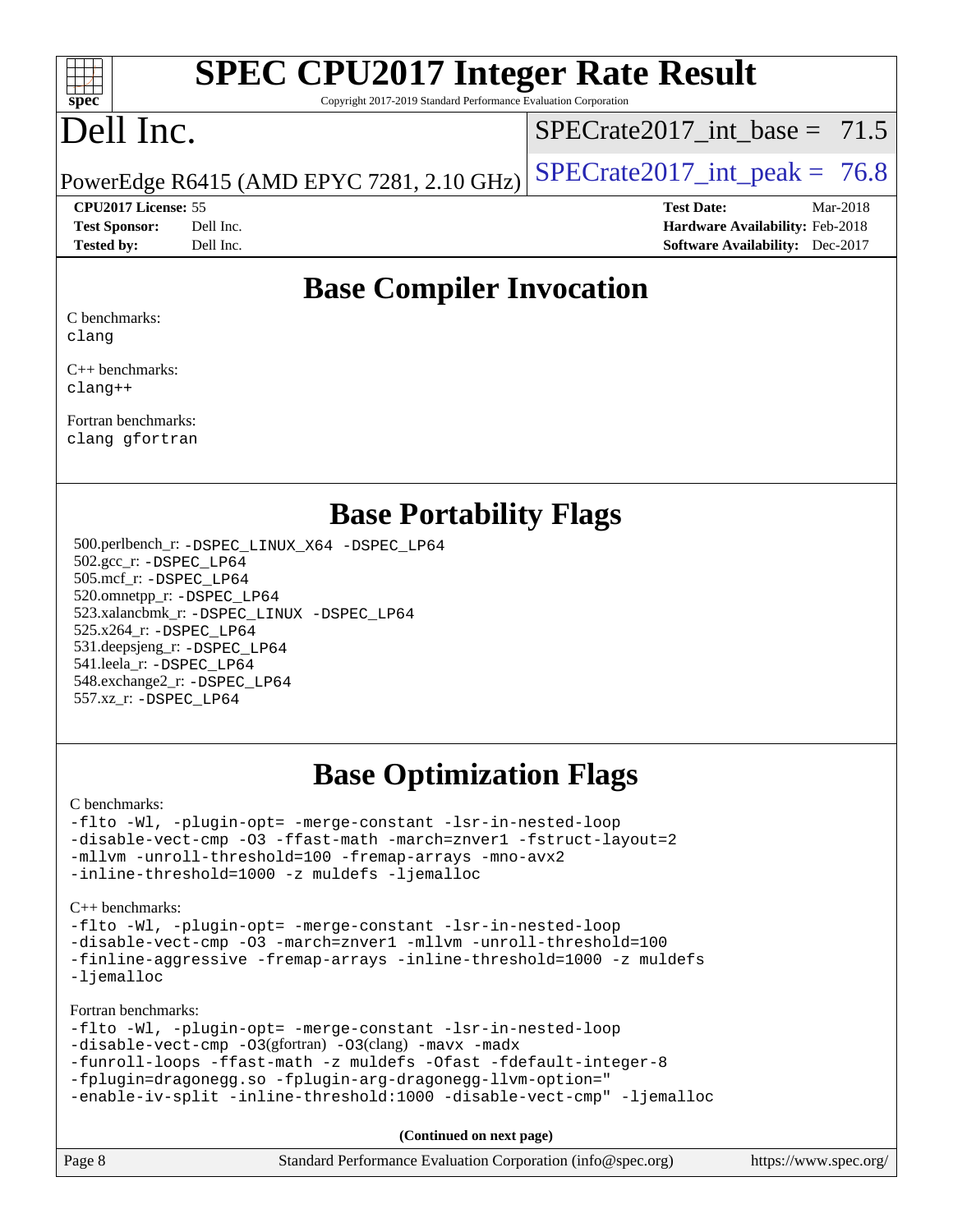Copyright 2017-2019 Standard Performance Evaluation Corporation

# Dell Inc.

**[spec](http://www.spec.org/)**

 $\pm$   $\prime$ 

SPECrate2017 int\_base =  $71.5$ 

PowerEdge R6415 (AMD EPYC 7281, 2.10 GHz)  $\left|$  [SPECrate2017\\_int\\_peak =](http://www.spec.org/auto/cpu2017/Docs/result-fields.html#SPECrate2017intpeak) 76.8

**[CPU2017 License:](http://www.spec.org/auto/cpu2017/Docs/result-fields.html#CPU2017License)** 55 **[Test Date:](http://www.spec.org/auto/cpu2017/Docs/result-fields.html#TestDate)** Mar-2018 **[Test Sponsor:](http://www.spec.org/auto/cpu2017/Docs/result-fields.html#TestSponsor)** Dell Inc. **[Hardware Availability:](http://www.spec.org/auto/cpu2017/Docs/result-fields.html#HardwareAvailability)** Feb-2018 **[Tested by:](http://www.spec.org/auto/cpu2017/Docs/result-fields.html#Testedby)** Dell Inc. **[Software Availability:](http://www.spec.org/auto/cpu2017/Docs/result-fields.html#SoftwareAvailability)** Dec-2017

# **[Base Optimization Flags \(Continued\)](http://www.spec.org/auto/cpu2017/Docs/result-fields.html#BaseOptimizationFlags)**

[Fortran benchmarks](http://www.spec.org/auto/cpu2017/Docs/result-fields.html#Fortranbenchmarks) (continued): [-lgfortran](http://www.spec.org/cpu2017/results/res2018q2/cpu2017-20180319-04049.flags.html#user_FCbase_F-lgfortran_aee53aa7918ae35ea4e5035d616421204ae8a638c05873868b1aa8743e73ef3f738c1d9cddaea8bce7f96e18015ec2f72d6588008f90a113075c46bd34a5e3c3) [-lamdlibm](http://www.spec.org/cpu2017/results/res2018q2/cpu2017-20180319-04049.flags.html#user_FCbase_F-lamdlibm_1db3d84841b8a1b4efe9441895380ccb52ec69ae4c885fce609f880d1f58d8b3c2693ad984247faf1d5c0b0abc492f2987ed2911d4dbfc830003ff87fe5a2273) 

## **[Peak Compiler Invocation](http://www.spec.org/auto/cpu2017/Docs/result-fields.html#PeakCompilerInvocation)**

[C benchmarks](http://www.spec.org/auto/cpu2017/Docs/result-fields.html#Cbenchmarks): [clang](http://www.spec.org/cpu2017/results/res2018q2/cpu2017-20180319-04049.flags.html#user_CCpeak_Fclang3)

[C++ benchmarks:](http://www.spec.org/auto/cpu2017/Docs/result-fields.html#CXXbenchmarks) [clang++](http://www.spec.org/cpu2017/results/res2018q2/cpu2017-20180319-04049.flags.html#user_CXXpeak_Fclang3_57a48582e5be507d19b2527b3e7d4f85d9b8669ffc9a8a0dbb9bcf949a918a58bbab411e0c4d14a3922022a3e425a90db94042683824c1806feff4324ca1000d)

[Fortran benchmarks](http://www.spec.org/auto/cpu2017/Docs/result-fields.html#Fortranbenchmarks): [clang](http://www.spec.org/cpu2017/results/res2018q2/cpu2017-20180319-04049.flags.html#user_FCpeak_Fclang3) [gfortran](http://www.spec.org/cpu2017/results/res2018q2/cpu2017-20180319-04049.flags.html#user_FCpeak_gfortran)

## **[Peak Portability Flags](http://www.spec.org/auto/cpu2017/Docs/result-fields.html#PeakPortabilityFlags)**

 500.perlbench\_r: [-DSPEC\\_LINUX\\_X64](http://www.spec.org/cpu2017/results/res2018q2/cpu2017-20180319-04049.flags.html#b500.perlbench_r_peakPORTABILITY_DSPEC_LINUX_X64) [-DSPEC\\_LP64](http://www.spec.org/cpu2017/results/res2018q2/cpu2017-20180319-04049.flags.html#b500.perlbench_r_peakEXTRA_PORTABILITY_DSPEC_LP64) 502.gcc\_r: [-D\\_FILE\\_OFFSET\\_BITS=64](http://www.spec.org/cpu2017/results/res2018q2/cpu2017-20180319-04049.flags.html#user_peakEXTRA_PORTABILITY502_gcc_r_F-D_FILE_OFFSET_BITS:64) 505.mcf\_r: [-DSPEC\\_LP64](http://www.spec.org/cpu2017/results/res2018q2/cpu2017-20180319-04049.flags.html#suite_peakEXTRA_PORTABILITY505_mcf_r_DSPEC_LP64) 520.omnetpp\_r: [-DSPEC\\_LP64](http://www.spec.org/cpu2017/results/res2018q2/cpu2017-20180319-04049.flags.html#suite_peakEXTRA_PORTABILITY520_omnetpp_r_DSPEC_LP64) 523.xalancbmk\_r: [-DSPEC\\_LINUX](http://www.spec.org/cpu2017/results/res2018q2/cpu2017-20180319-04049.flags.html#b523.xalancbmk_r_peakPORTABILITY_DSPEC_LINUX) [-D\\_FILE\\_OFFSET\\_BITS=64](http://www.spec.org/cpu2017/results/res2018q2/cpu2017-20180319-04049.flags.html#user_peakEXTRA_PORTABILITY523_xalancbmk_r_F-D_FILE_OFFSET_BITS:64) 525.x264\_r: [-DSPEC\\_LP64](http://www.spec.org/cpu2017/results/res2018q2/cpu2017-20180319-04049.flags.html#suite_peakEXTRA_PORTABILITY525_x264_r_DSPEC_LP64) 531.deepsjeng\_r: [-DSPEC\\_LP64](http://www.spec.org/cpu2017/results/res2018q2/cpu2017-20180319-04049.flags.html#suite_peakEXTRA_PORTABILITY531_deepsjeng_r_DSPEC_LP64) 541.leela\_r: [-DSPEC\\_LP64](http://www.spec.org/cpu2017/results/res2018q2/cpu2017-20180319-04049.flags.html#suite_peakEXTRA_PORTABILITY541_leela_r_DSPEC_LP64) 548.exchange2\_r: [-DSPEC\\_LP64](http://www.spec.org/cpu2017/results/res2018q2/cpu2017-20180319-04049.flags.html#suite_peakEXTRA_PORTABILITY548_exchange2_r_DSPEC_LP64) 557.xz\_r: [-DSPEC\\_LP64](http://www.spec.org/cpu2017/results/res2018q2/cpu2017-20180319-04049.flags.html#suite_peakEXTRA_PORTABILITY557_xz_r_DSPEC_LP64)

# **[Peak Optimization Flags](http://www.spec.org/auto/cpu2017/Docs/result-fields.html#PeakOptimizationFlags)**

[C benchmarks](http://www.spec.org/auto/cpu2017/Docs/result-fields.html#Cbenchmarks):

 500.perlbench\_r: [-flto](http://www.spec.org/cpu2017/results/res2018q2/cpu2017-20180319-04049.flags.html#user_peakCOPTIMIZEEXTRA_LDFLAGS500_perlbench_r_F-flto) [-Wl,](http://www.spec.org/cpu2017/results/res2018q2/cpu2017-20180319-04049.flags.html#user_peakEXTRA_LDFLAGS500_perlbench_r_F-Wl_5f669859b7c1a0295edc4f5fd536c381023f180a987810cb5cfa1d9467a27ac14b13770b9732d7618b24fc778f3dfdf68b65521d505fc870281e0142944925a0) [-plugin-opt=](http://www.spec.org/cpu2017/results/res2018q2/cpu2017-20180319-04049.flags.html#user_peakEXTRA_LDFLAGS500_perlbench_r_F-plugin-opt_772899571bb6157e4b8feeb3276e6c06dec41c1bbb0aa637c8700742a4baaf7e7b56061e32ae2365a76a44d8c448177ca3ee066cdf7537598ff772fc461942c2) [-merge-constant](http://www.spec.org/cpu2017/results/res2018q2/cpu2017-20180319-04049.flags.html#user_peakEXTRA_LDFLAGS500_perlbench_r_F-merge-constant_bdb3ec75d21d5cf0ab1961ebe7105d0ea3b0c6d89a312cf7efc1d107e6c56c92c36b5d564d0702d1e2526f6b92f188b4413eb5a54b1f9e4a41f5a9bfc0233b92) [-lsr-in-nested-loop](http://www.spec.org/cpu2017/results/res2018q2/cpu2017-20180319-04049.flags.html#user_peakEXTRA_LDFLAGS500_perlbench_r_F-lsr-in-nested-loop) [-fprofile-instr-generate](http://www.spec.org/cpu2017/results/res2018q2/cpu2017-20180319-04049.flags.html#user_peakPASS1_CFLAGSPASS1_LDFLAGS500_perlbench_r_F-fprofile-instr-generate)(pass 1) [-fprofile-instr-use](http://www.spec.org/cpu2017/results/res2018q2/cpu2017-20180319-04049.flags.html#user_peakPASS2_CFLAGSPASS2_LDFLAGS500_perlbench_r_F-fprofile-instr-use)(pass 2) [-Ofast](http://www.spec.org/cpu2017/results/res2018q2/cpu2017-20180319-04049.flags.html#user_peakCOPTIMIZE500_perlbench_r_F-Ofast) [-march=znver1](http://www.spec.org/cpu2017/results/res2018q2/cpu2017-20180319-04049.flags.html#user_peakCOPTIMIZE500_perlbench_r_march_082ab2c5e8f99f69c47c63adfdc26f9617958cc68d0b5dbfb7aa6935cde4c91d5d9c2fdc24e6781fa8a0299196f2f4ca8e995f825d797de797910507b4251bb3) [-fstruct-layout=3](http://www.spec.org/cpu2017/results/res2018q2/cpu2017-20180319-04049.flags.html#user_peakCOPTIMIZE500_perlbench_r_F-fstruct-layout) [-mllvm](http://www.spec.org/cpu2017/results/res2018q2/cpu2017-20180319-04049.flags.html#user_peakCOPTIMIZE500_perlbench_r_F-mllvm_76e3f86ef8d8cc4dfa84cec42d531db351fee284f72cd5d644b5bdbef9c2604296512be6a431d9e19d0523544399ea9dd745afc2fff755a0705d428460dc659e) [-vectorize-memory-aggressively](http://www.spec.org/cpu2017/results/res2018q2/cpu2017-20180319-04049.flags.html#user_peakCOPTIMIZE500_perlbench_r_F-vectorize-memory-aggressively) [-mno-avx2](http://www.spec.org/cpu2017/results/res2018q2/cpu2017-20180319-04049.flags.html#user_peakCOPTIMIZE500_perlbench_r_F-mno-avx2) [-unroll-threshold=100](http://www.spec.org/cpu2017/results/res2018q2/cpu2017-20180319-04049.flags.html#user_peakCOPTIMIZE500_perlbench_r_F-unroll-threshold) [-fremap-arrays](http://www.spec.org/cpu2017/results/res2018q2/cpu2017-20180319-04049.flags.html#user_peakCOPTIMIZE500_perlbench_r_F-fremap-arrays) [-inline-threshold=1000](http://www.spec.org/cpu2017/results/res2018q2/cpu2017-20180319-04049.flags.html#user_peakCOPTIMIZE500_perlbench_r_F-inline-threshold_1daf3e0321a7a0c1ea19068c818f3f119b1e5dfc986cc791557791f4b93536c1546ba0c8585f62303269f504aa232e0ca278e8489928152e32e0752215741730) [-ljemalloc](http://www.spec.org/cpu2017/results/res2018q2/cpu2017-20180319-04049.flags.html#user_peakEXTRA_LIBS500_perlbench_r_F-ljemalloc)

 502.gcc\_r: [-m32](http://www.spec.org/cpu2017/results/res2018q2/cpu2017-20180319-04049.flags.html#user_peakCCLD502_gcc_r_F-m32) [-flto](http://www.spec.org/cpu2017/results/res2018q2/cpu2017-20180319-04049.flags.html#user_peakCOPTIMIZEEXTRA_LDFLAGS502_gcc_r_F-flto) [-Wl,](http://www.spec.org/cpu2017/results/res2018q2/cpu2017-20180319-04049.flags.html#user_peakEXTRA_LDFLAGS502_gcc_r_F-Wl_5f669859b7c1a0295edc4f5fd536c381023f180a987810cb5cfa1d9467a27ac14b13770b9732d7618b24fc778f3dfdf68b65521d505fc870281e0142944925a0) [-plugin-opt=](http://www.spec.org/cpu2017/results/res2018q2/cpu2017-20180319-04049.flags.html#user_peakEXTRA_LDFLAGS502_gcc_r_F-plugin-opt_772899571bb6157e4b8feeb3276e6c06dec41c1bbb0aa637c8700742a4baaf7e7b56061e32ae2365a76a44d8c448177ca3ee066cdf7537598ff772fc461942c2) [-merge-constant](http://www.spec.org/cpu2017/results/res2018q2/cpu2017-20180319-04049.flags.html#user_peakEXTRA_LDFLAGS502_gcc_r_F-merge-constant_bdb3ec75d21d5cf0ab1961ebe7105d0ea3b0c6d89a312cf7efc1d107e6c56c92c36b5d564d0702d1e2526f6b92f188b4413eb5a54b1f9e4a41f5a9bfc0233b92) [-lsr-in-nested-loop](http://www.spec.org/cpu2017/results/res2018q2/cpu2017-20180319-04049.flags.html#user_peakEXTRA_LDFLAGS502_gcc_r_F-lsr-in-nested-loop) [-Ofast](http://www.spec.org/cpu2017/results/res2018q2/cpu2017-20180319-04049.flags.html#user_peakCOPTIMIZE502_gcc_r_F-Ofast) [-march=znver1](http://www.spec.org/cpu2017/results/res2018q2/cpu2017-20180319-04049.flags.html#user_peakCOPTIMIZE502_gcc_r_march_082ab2c5e8f99f69c47c63adfdc26f9617958cc68d0b5dbfb7aa6935cde4c91d5d9c2fdc24e6781fa8a0299196f2f4ca8e995f825d797de797910507b4251bb3)

**(Continued on next page)**

| Standard Performance Evaluation Corporation (info@spec.org)<br>Page 9 | https://www.spec.org/ |
|-----------------------------------------------------------------------|-----------------------|
|-----------------------------------------------------------------------|-----------------------|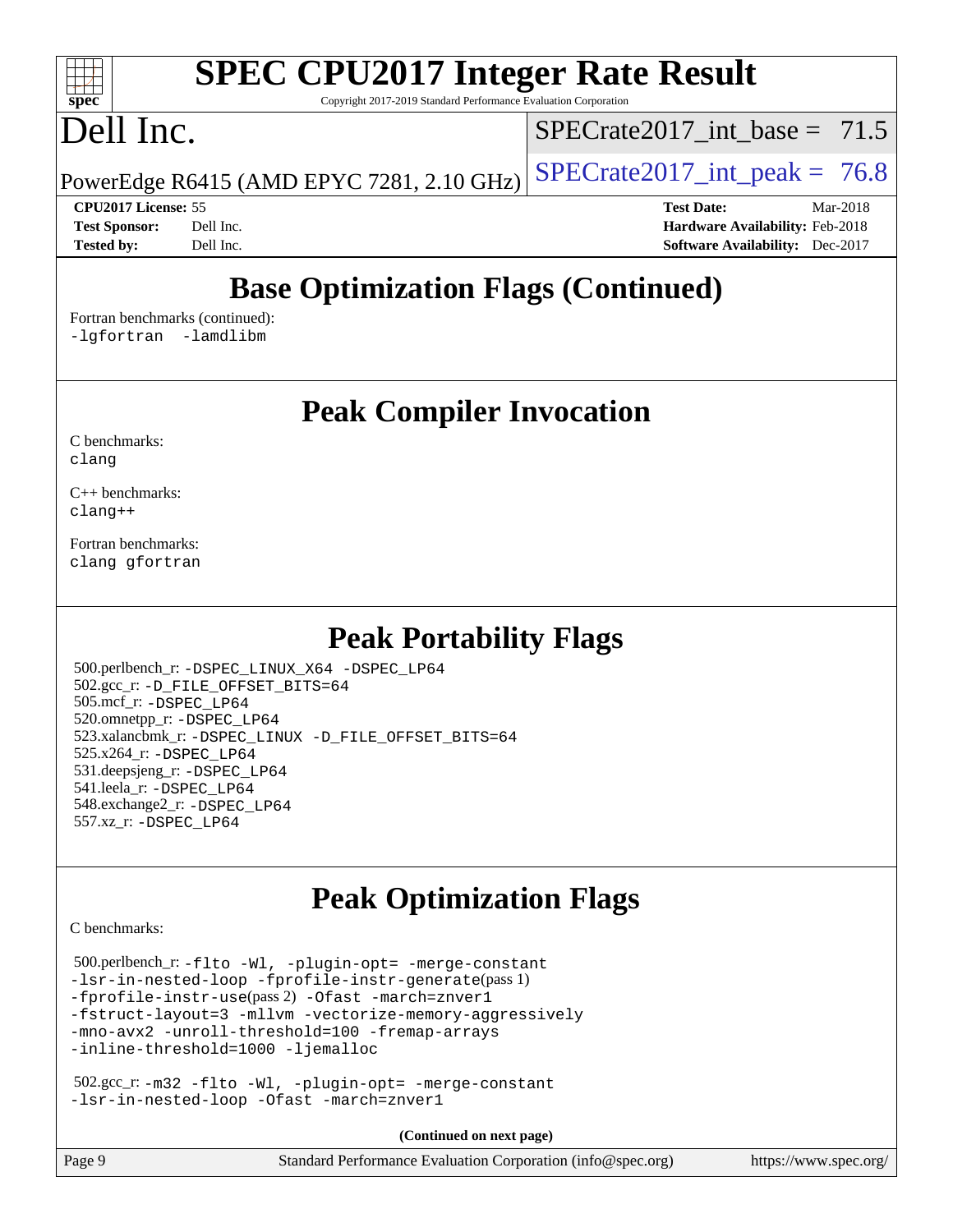| s<br>оe<br>O, |  |  |  |  |  |  |
|---------------|--|--|--|--|--|--|

Copyright 2017-2019 Standard Performance Evaluation Corporation

# Dell Inc.

SPECrate2017 int\_base =  $71.5$ 

PowerEdge R6415 (AMD EPYC 7281, 2.10 GHz)  $\text{SPECrate}2017\_int\_peak = 76.8$ 

**[CPU2017 License:](http://www.spec.org/auto/cpu2017/Docs/result-fields.html#CPU2017License)** 55 **[Test Date:](http://www.spec.org/auto/cpu2017/Docs/result-fields.html#TestDate)** Mar-2018 **[Test Sponsor:](http://www.spec.org/auto/cpu2017/Docs/result-fields.html#TestSponsor)** Dell Inc. **[Hardware Availability:](http://www.spec.org/auto/cpu2017/Docs/result-fields.html#HardwareAvailability)** Feb-2018 **[Tested by:](http://www.spec.org/auto/cpu2017/Docs/result-fields.html#Testedby)** Dell Inc. **[Software Availability:](http://www.spec.org/auto/cpu2017/Docs/result-fields.html#SoftwareAvailability)** Dec-2017

# **[Peak Optimization Flags \(Continued\)](http://www.spec.org/auto/cpu2017/Docs/result-fields.html#PeakOptimizationFlags)**

```
 502.gcc_r (continued):
-fstruct-layout=3 -mllvm -vectorize-memory-aggressively
-mno-avx2 -unroll-threshold=100 -fremap-arrays
-inline-threshold=1000 -fgnu89-inline
-L/root/work/lib/jemalloc/lib32 -ljemalloc
 505.mcf_r: -flto -Wl, -plugin-opt= -merge-constant
-lsr-in-nested-loop -Ofast -march=znver1
-fstruct-layout=3 -mllvm -vectorize-memory-aggressively
-mno-avx2 -unroll-threshold=100 -fremap-arrays
-inline-threshold=1000 -ljemalloc
 525.x264_r: Same as 500.perlbench_r
 557.xz_r: Same as 505.mcf_r
C++ benchmarks: 
 520.omnetpp_r: -flto -Wl, -plugin-opt= -merge-constant
-lsr-in-nested-loop -Ofast -march=znver1
-finline-aggressive -mllvm -unroll-threshold=100
-fremap-arrays -inline-threshold=1000 -ljemalloc
 523.xalancbmk_r: -m32 -flto -Wl, -plugin-opt= -merge-constant
-lsr-in-nested-loop -Ofast -march=znver1
-finline-aggressive -mllvm -unroll-threshold=100
-fremap-arrays -inline-threshold=1000
-L/root/work/lib/jemalloc/lib32 -ljemalloc
 531.deepsjeng_r: Same as 520.omnetpp_r
 541.leela_r: -flto -Wl, -plugin-opt= -merge-constant
-lsr-in-nested-loop -fprofile-instr-generate(pass 1)
-fprofile-instr-use(pass 2) -Ofast -march=znver1 -mllvm
-unroll-count=8 -unroll-threshold=100 -ljemalloc
Fortran benchmarks: 
-flto -Wl, -plugin-opt= -merge-constant -lsr-in-nested-loop
-O3(gfortran) -O3(clang) -mavx2 -madx -funroll-loops -ffast-math
-Ofast -fdefault-integer-8 -fplugin=dragonegg.so
-fplugin-arg-dragonegg-llvm-option=" -enable-iv-split
-inline-threshold:1000 -disable-vect-cmp" -ljemalloc -lgfortran 
-lamdlibm
```